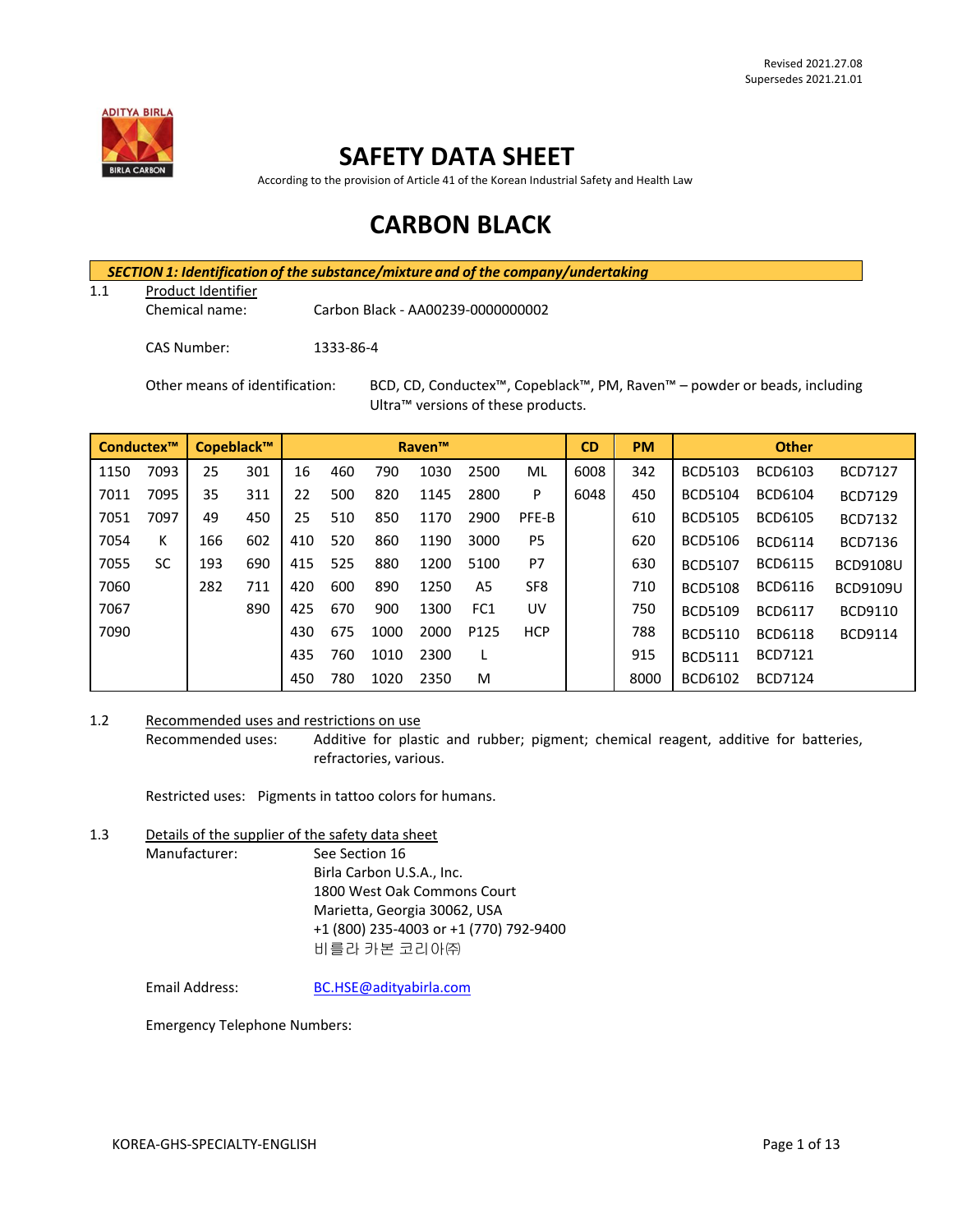|               | <b>Global Incident Response Hotline</b> |                    |                   |                     |                 |  |
|---------------|-----------------------------------------|--------------------|-------------------|---------------------|-----------------|--|
| Argentina     | +54 11 5219 8871                        | China/Asia Pacific | +86 4001 2035 72  | Americas            | +1 760 476 3961 |  |
| Australia     | +61 280 363 166                         | Korea              | +82 070 4732 5813 | Asia Pacific        | +1 760 476 3960 |  |
| <b>Brazil</b> | +55 11 4349 1907                        | Mexico             | +52 55 41696225   | Europe              | +1 760 476 3962 |  |
| Chile         | +56 44 8905208                          | Peru               | +51 1 708 5593    | Middle East/Africa  | +1 760 476 3959 |  |
| Colombia      | +57 1 344 1317                          | Thailand           | +66 2105 6177     | Non-Region Specific | +1 760 476 3971 |  |
| China         | +86 4001 2001 74                        | United Kingdom     | +0 800 680 0425   | US & Canada         | +1 866 519 4752 |  |

### *SECTION 2: Hazard(s) Identification*

| 2.1 | Classification of the substance or mixture |      |  |  |
|-----|--------------------------------------------|------|--|--|
|     | Not a hazardous substance<br>Korea:        |      |  |  |
| 2.2 | Label elements                             |      |  |  |
|     | Pictogram:                                 | None |  |  |
|     | Signal Word:                               | None |  |  |
|     | <b>Hazard Statement:</b>                   | None |  |  |

Precautionary Statement: None

## 2.3 Other hazards

This substance is classified as hazardous as a combustible dust by the United States 2012 OSHA Hazard Communication Standard (29 CFR 1910.1200) and the Canadian Hazardous Products Regulation (HPR) 2015. The signal word, hazard statement and precautionary statements in the United States and Canada are: WARNING May form combustible dust concentrations in air. Keep away from all ignition sources including heat, sparks and flame. Prevent dust accumulations to minimize explosion hazard. Do not expose to temperatures above 300°C. Hazardous products of combustion can include carbon monoxide, carbon dioxide, oxides of sulfur, and organic products.

| Principle Routes of Exposure: | Inhalation, eye, skin.                                                                                                                                         |
|-------------------------------|----------------------------------------------------------------------------------------------------------------------------------------------------------------|
| Eye:                          | May cause reversible mechanical irritation.                                                                                                                    |
| Skin:                         | May cause mechanical irritation, soiling, and drying of skin. No cases of sensitization<br>in humans have been reported.                                       |
| Inhalation:                   | Dust may be irritating to the respiratory tract. Provide local exhaust ventilation. See<br>Section 8.                                                          |
| Ingestion:                    | Adverse health effects are not expected.                                                                                                                       |
| Carcinogenicity:              | Carbon black is listed by the International Agency for Research on Cancer (IARC) as a<br>Group 2B substance (possibly carcinogenic to humans). See Section 11. |

|     | <b>SECTION 3: Composition/information on ingredients</b> |      |
|-----|----------------------------------------------------------|------|
| 3.1 | Substance<br>Carbon Black (amorphous)                    | 100% |
|     | CAS Number:<br>1333-86-4                                 |      |

#### *SECTION 4: First-aid measures*

4.1 Description of first-aid measures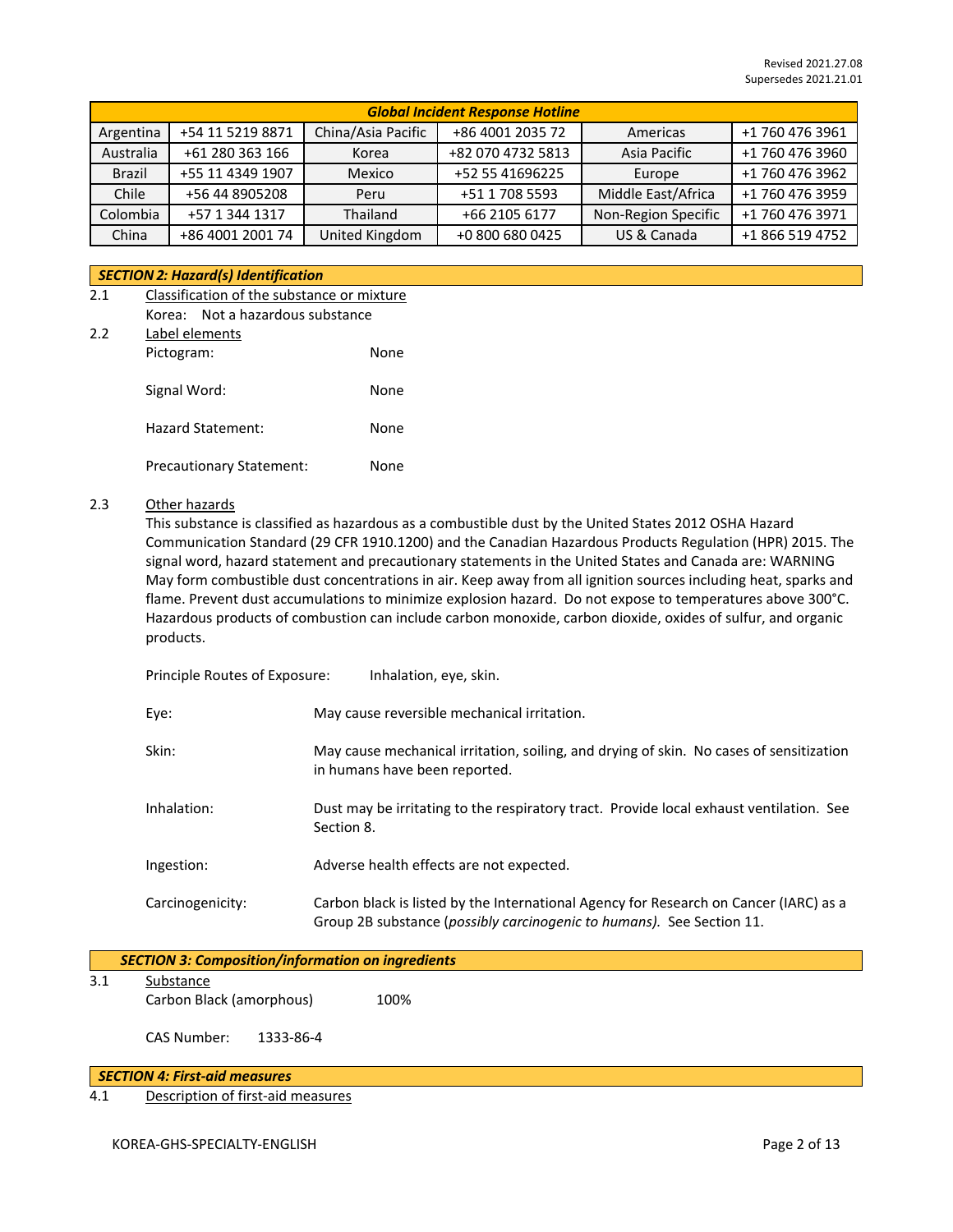- Inhalation: Take affected persons into fresh air. If necessary, restore normal breathing through standard first aid measures.
- Skin: Wash skin with mild soap and water. If symptoms persist, seek medical attention.
- Eye: Rinse eyes thoroughly with large volumes of water keeping eyelids open. If symptoms develop, seek medical attention.
- Ingestion: Do not induce vomiting. If conscious, give several glasses of water. Never give anything by mouth to an unconscious person.
- 4.2 Most important symptoms, both acute and delayed Symptoms: Irritating to the eyes and respiratory tract if exposed above the occupational exposure limits. See Section 2.
- 4.3 Indication of any immediate medical attention and special treatment needed Note to physicians: Treat symptomatically

#### *SECTION 5: Fire-fighting measures*

- 5.1 Extinguishing media Use foam, carbon dioxide (CO<sub>2</sub>), dry chemical, or water fog. A fog spray is recommended if water is used.
- 5.2 Unsuitable extinguishing media Do not use high pressure media which could cause the formation of a potentially explosible dust-air mixture.
- 5.3 Special hazards arising from the substance or mixture It may not be obvious that carbon black is burning unless the material is stirred and sparks are apparent. Carbon black that has been on fire should be closely observed for at least 48 hours to ensure no smoldering material is present.
- 5.4 Hazardous Combustion Products Carbon monoxide (CO), carbon dioxide (CO<sub>2</sub>), and oxides of sulfur.
- 5.5 Advice for fire fighters

Wear full protective firefighting gear, including self-contained breathing apparatus (SCBA). Wet carbon black produces very slipper walking surfaces.

|     | <b>SECTION 6: Accidental release measures</b>                                                                                                                                                                                                                                   |                                                                                                                                                                                                                                                |  |  |  |  |
|-----|---------------------------------------------------------------------------------------------------------------------------------------------------------------------------------------------------------------------------------------------------------------------------------|------------------------------------------------------------------------------------------------------------------------------------------------------------------------------------------------------------------------------------------------|--|--|--|--|
| 6.1 |                                                                                                                                                                                                                                                                                 | Personal precautions, protective equipment and emergency procedures<br>Wet carbon black produces slippery walking surfaces. Avoid dust formation. Wear appropriate personal<br>protective equipment and respiratory protection. See Section 8. |  |  |  |  |
| 6.2 | <b>Environmental precautions</b><br>Carbon black poses no significant environmental hazards. Contain spilled product on land, if possible. As a<br>matter of good practice, minimize contamination of sewage water, soil, groundwater, drainage systems, or<br>bodies of water. |                                                                                                                                                                                                                                                |  |  |  |  |
| 6.3 | Methods and materials for containment and cleaning up<br>Prevent further leakage or spillage if safe to do so.<br>Methods for containment:                                                                                                                                      |                                                                                                                                                                                                                                                |  |  |  |  |
|     | Methods for cleaning up:                                                                                                                                                                                                                                                        | Small spills should be vacuumed when possible. Dry sweeping is not<br>recommended. A vacuum equipped with high efficiency particulate air (HEPA)                                                                                               |  |  |  |  |

filtration is recommended. If necessary, light water spray will reduce dust for dry sweeping. Large spills may be shoveled into containers. See Section 13.

KOREA-GHS-SPECIALTY-ENGLISH **Page 3 of 13**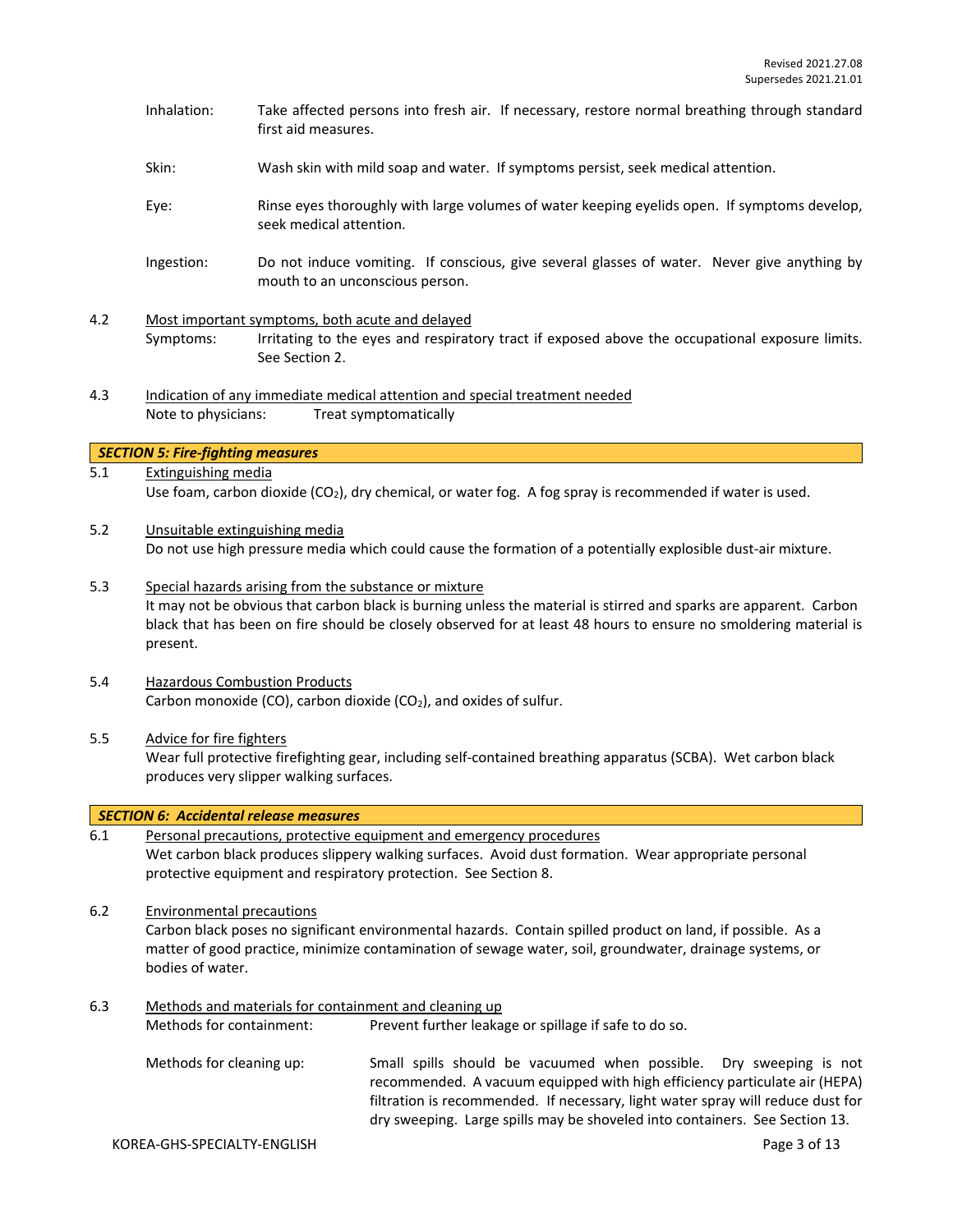#### *SECTION 7: Handling and storage*

#### 7.1 Precautions for safe handling

Avoid dust formation. Do not breathe dust. Provide appropriate local exhaust to minimize dust formation. Do not use compressed air.

Take precautionary measures against static discharges. Provide adequate precautions, such as electrical grounding and bonding, or inert atmospheres. Grounding of equipment and conveying systems may be required under certain conditions. Safe work practices include the elimination of potential ignition sources in proximity to carbon black dust; good housekeeping to avoid accumulations of dust on all surfaces; appropriate exhaust ventilation design and maintenance to control airborne dust levels to below the applicable occupational exposure limit. If hot work is required, the immediate work area must be cleared of carbon black dust.

#### 7.2 Conditions for safe storage, including any incompatibilities

Storage conditions: Keep in a dry, cool, and well-ventilated location. Store away from heat, ignition sources, and strong oxidizers.

> Carbon black is not classifiable as a Division 4.2 self-heating substance under the UN test criteria. However, current UN criteria for determining if a substance is self-heating is volume dependent. This classification may not be appropriate for large volume storage container.

> Before entering vessels and confined spaces containing carbon black, test for adequate oxygen, flammable gases and potential toxic air contaminants. Do not allow dust to accumulate on surfaces.

Incompatible materials: Strong oxidizers.

#### *SECTION 8: Exposure controls/personal protection*

8.1 Control parameters

Exposure guidelines: Representative occupational exposure limits currently available for carbon black (CAS number: 1333-86-4). Country listing is not all inclusive.

| Country            | Concentration, mg/m3                                    |
|--------------------|---------------------------------------------------------|
| Argentina          | 3.5, TWA                                                |
| Australia          | 3.0, TWA, inhalable                                     |
| <b>Belgium</b>     | 3.6, TWA                                                |
| Brazil             | 3.5, TWA                                                |
| Canada (Ontario)   | 3.0 TWA, inhalable                                      |
| China              | 4.0, TWA 8.0, TWA, STEL (15 min)                        |
| Colombia           | 3.0, TWA, inhalable                                     |
| Czech Republic     | 2.0, TWA                                                |
| Egypt              | 3.5, TWA                                                |
| Finland            | 3.5, TWA; 7.0, STEL                                     |
| France – INRS      | 3.5, TWA/VME inhalable                                  |
| Germany - BeKGS527 | 0.5, TWA, respirable; 2.0, TWA, inhalable (DNEL values) |
| Hong Kong          | 3.5, TWA                                                |
| Indonesia          | 3.5, TWA/NABs                                           |
| Ireland            | 3.5, TWA; 7.0, STEL                                     |
| Italy              | 3.5, TWA, inhalable                                     |
| Japan – MHLW       | 3.0                                                     |
| Japan – SOH        | 4.0, TWA; 1.0, TWA, respirable                          |
| Korea              | 3.5, TWA                                                |
| Malaysia           | 3.5, TWA                                                |
|                    |                                                         |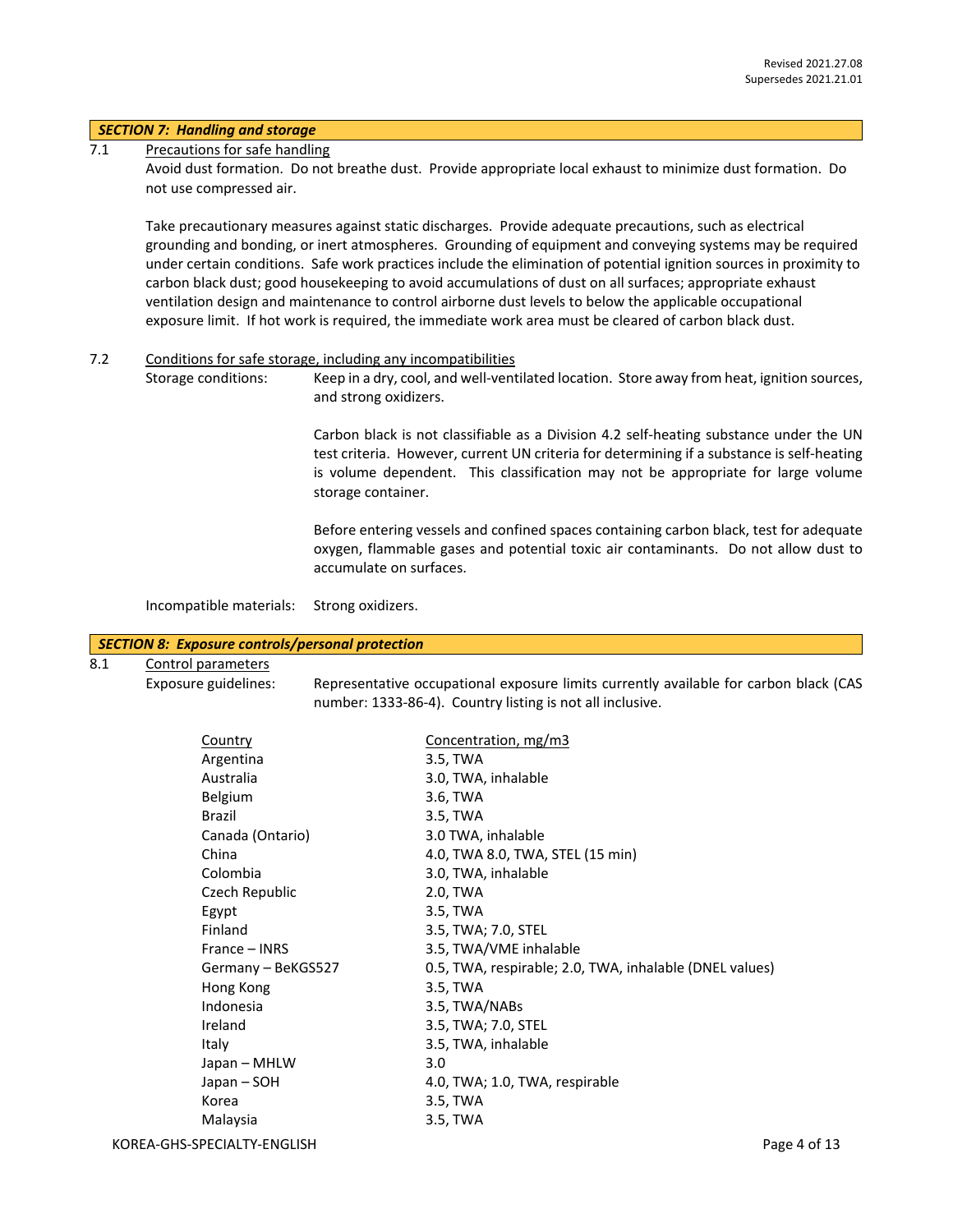| Mexico               | 3.5, TWA                                  |
|----------------------|-------------------------------------------|
| Russia               | 4.0, TWA                                  |
| Spain                | 3.5, TWA (VLA-ED)                         |
| Sweden               | 3.0, TWA                                  |
| United Kingdom       | 3.5, TWA, inhalable; 7.0, STEL, inhalable |
| EU REACH DNEL        | 2.0, TWA, inhalable; 0.5, TWA respirable  |
| <b>United States</b> | 3.5, TWA, OSHA-PEL                        |
|                      | 3.0, TWA, ACGIH-TLV®, inhalable           |
|                      | 3.5, TWA, NIOSH-REL                       |

\*Please consult the current version of the standard or regulation that may apply to your operations.

| ACGIH® | American Conference of Governmental Industrial Hygienists         |
|--------|-------------------------------------------------------------------|
| mg/m3  | milligrams per cubic meter                                        |
| DNEL   | Derived no-effect level                                           |
| NIOSH  | National Institute for Occupational Safety and Health             |
| OSHA   | Occupational Safety and Health Administration                     |
| PEL    | permissible exposure limit                                        |
| REL    | recommended exposure limit                                        |
| STEL   | short-term exposure limit                                         |
| TLV    | threshold limit value                                             |
| TWA    | time weighted average, eight (8) hours unless otherwise specified |

Predicted No Effect Concentration: Not applicable

### 8.2 Exposure controls

Engineering controls: Use process enclosures and/or exhaust ventilation to keep airborne dust concentrations below the occupational exposure limit.

#### Personal Protective Equipment (PPE)

Respiratory: Approved air purifying respirator (APR) should be used where airborne dust concentrations are expected to exceed occupational exposure limits. Use a positivepressure, air supplied respirator if there is any potential for uncontrolled release, exposure levels are not known, or in circumstances where APRs may not provide adequate protection.

> When respiratory protection is required to minimize exposures to carbon black, programs should follow the requirements of the appropriate governing body for the country, province or state. Selected references to respiratory protection standards are provided below:

- OSHA 29CFR1910.134, Respiratory Protection
- CR592 Guidelines for Selection and Use of Respiratory Protective Devices (CEN)
- German/European Standard DIN/EN 143, Respiratory Protective Devices for Dusty Materials (CEN)

| Hand protection:     | Wear protective gloves. Use a barrier cream. Wash hands and skin with mild<br>soap and water.                             |
|----------------------|---------------------------------------------------------------------------------------------------------------------------|
| Eye/face protection: | Wear safety glasses or goggles.                                                                                           |
| Skin protection:     | Wear general protective clothing to minimize skin contact. Wash clothing<br>daily. Work clothes should not be taken home. |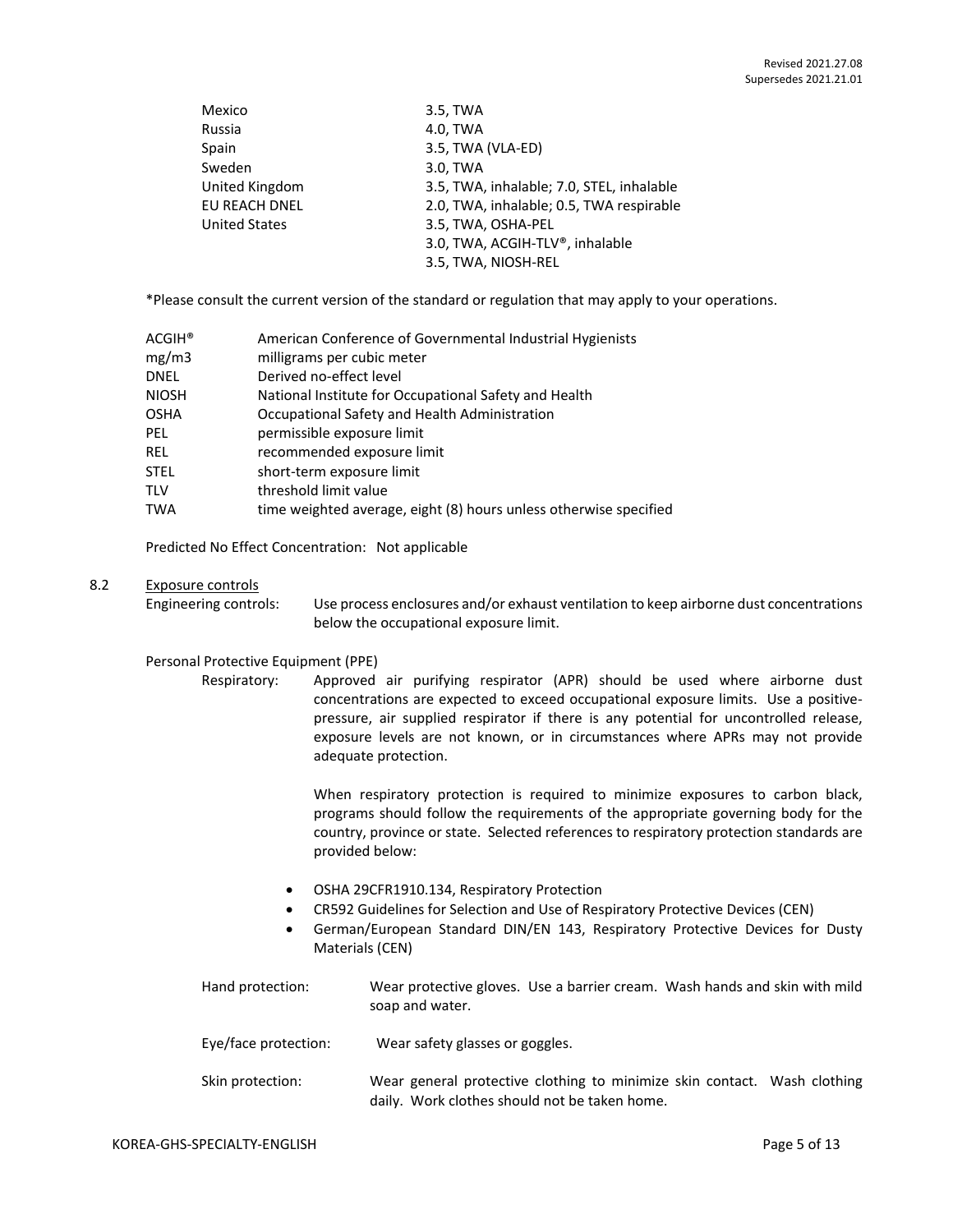Other: Emergency eyewash and safety showers should be in close proximity. Wash hands and face thoroughly with mild soap before eating or drinking.

Environmental exposure controls: in accordance with all local legislation and permit requirements.

|     | <b>SECTION 9: Physical and chemical properties</b>    |                                                               |  |  |  |  |
|-----|-------------------------------------------------------|---------------------------------------------------------------|--|--|--|--|
| 9.1 | Information on basic physical and chemical properties |                                                               |  |  |  |  |
|     | Appearance:                                           | powder or pellet                                              |  |  |  |  |
|     | Color:                                                | black                                                         |  |  |  |  |
|     | Odor:                                                 | odorless                                                      |  |  |  |  |
|     | Odor threshold:                                       | not applicable                                                |  |  |  |  |
|     | Melting point/freezing point:                         | not applicable                                                |  |  |  |  |
|     | Boiling point/range:                                  | not applicable                                                |  |  |  |  |
|     | Vapor pressure:                                       | not applicable                                                |  |  |  |  |
|     | Vapor Density:                                        | not applicable                                                |  |  |  |  |
|     | Oxidizing properties:                                 | not applicable                                                |  |  |  |  |
|     | Flash Point:                                          | not applicable                                                |  |  |  |  |
|     | Flammability:                                         | not flammable                                                 |  |  |  |  |
|     | <b>Explosive properties:</b>                          | Dust may form explosible mixture in air                       |  |  |  |  |
|     | Explosion limits (air):                               |                                                               |  |  |  |  |
|     | Upper:                                                | not available                                                 |  |  |  |  |
|     | Lower:                                                | 50 $g/m^3$ (dust)                                             |  |  |  |  |
|     | Evaporation rate:                                     | not applicable                                                |  |  |  |  |
|     | Density: (20ºC):                                      | $1.7 - 1.9$ g/cm <sup>3</sup>                                 |  |  |  |  |
|     | <b>Bulk density:</b>                                  | 1.25-40 lb/ft <sup>3</sup> , 20-640 kg/m <sup>3</sup>         |  |  |  |  |
|     | Pellets:                                              | 200-680 kg/m <sup>3</sup>                                     |  |  |  |  |
|     | Powder (fluffy):                                      | 20-380 kg/m <sup>3</sup>                                      |  |  |  |  |
|     | Solubility (in Water):                                | insoluble                                                     |  |  |  |  |
|     | pH value: (ASTM 1512):                                | 4-11 [50 g/l water, 68ºF (20ºC)]                              |  |  |  |  |
|     | Partition coefficient (n-octanol/water):              | not applicable                                                |  |  |  |  |
|     | Viscosity:                                            | not applicable                                                |  |  |  |  |
|     | Decomposition temperature:                            | not applicable                                                |  |  |  |  |
|     | Auto-ignition temperature:                            | $>140$ <sup>o</sup> C                                         |  |  |  |  |
|     | Minimum Ignition temperature:                         | >500°C (BAM Furnace)(VDI 2263)                                |  |  |  |  |
|     |                                                       | >315ºC (Godberg-Greenwald Furnace)(VDI 2263)                  |  |  |  |  |
|     | Minimum ignition energy:                              | >10,000 mJ (VDI 2263)                                         |  |  |  |  |
|     | Ignition energy:                                      | not available                                                 |  |  |  |  |
|     | Maximum absolute explosion pressure:                  | 10 bar (VDI 2263)                                             |  |  |  |  |
|     | Maximum rate of pressure rise:                        | 30-400 bar/sec (VDI 2263 and ASTM E1226-88)                   |  |  |  |  |
|     | <b>Burn Velocity:</b>                                 | > 45 seconds (not classified as "highly flammable" or "easily |  |  |  |  |
|     |                                                       | ignitable")                                                   |  |  |  |  |
|     | <b>Kst Value:</b>                                     | not available                                                 |  |  |  |  |
|     | Dust explosion classification:                        | ST <sub>1</sub>                                               |  |  |  |  |
|     | Decomposition temperature:                            | not applicable                                                |  |  |  |  |
|     |                                                       |                                                               |  |  |  |  |

## *SECTION 10: Stability and reactivity*

## 10.1 Reactivity

May react exothermically upon contact with strong oxidizers.

## 10.2 Chemical stability

Stable under normal ambient conditions.

KOREA-GHS-SPECIALTY-ENGLISH **Page 6 of 13** Explosion data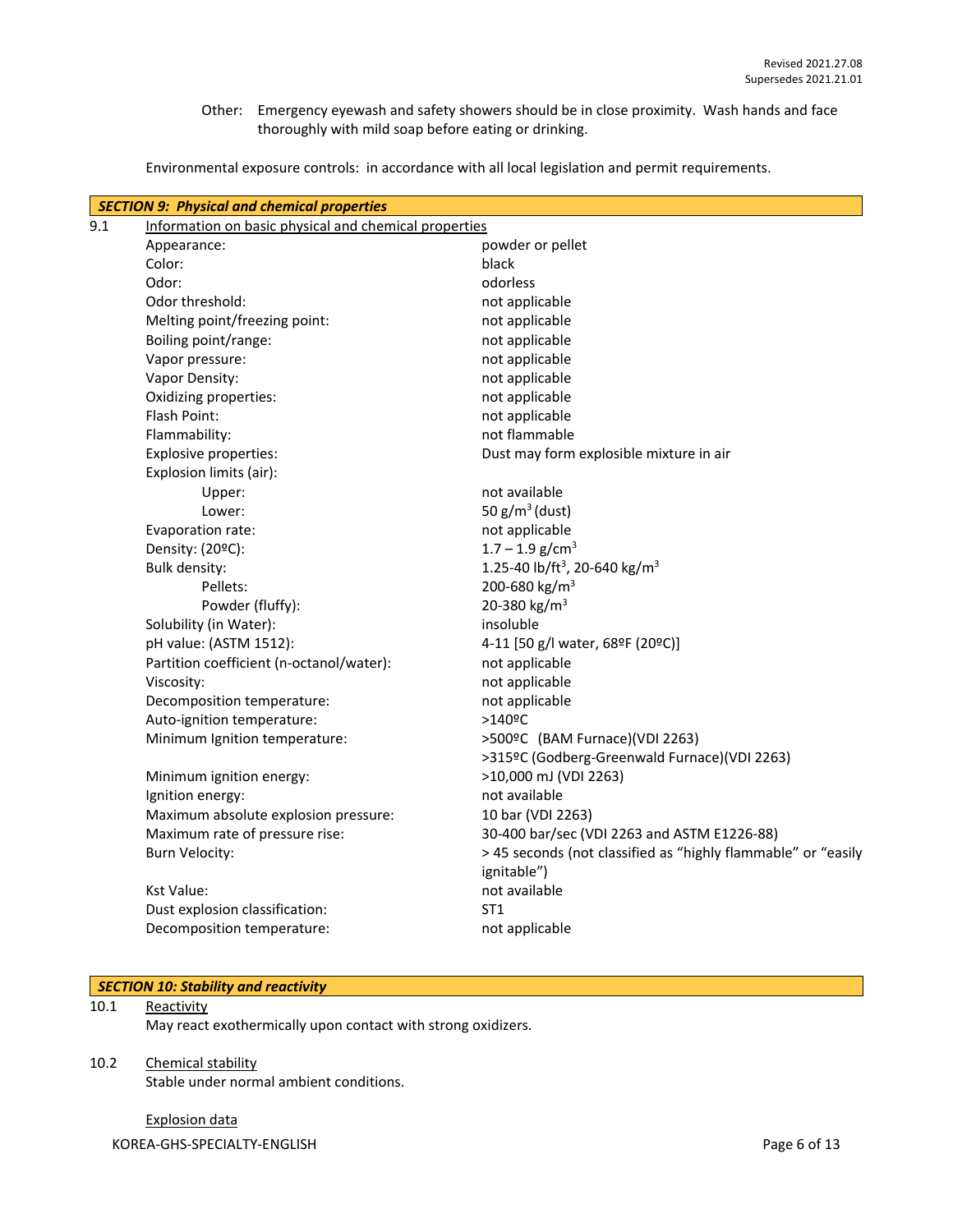Sensitivity to mechanical impact: Not sensitive to mechanical impact

Sensitivity to static discharge: Dust may form explosible mixture in air. Avoid dust formation. Do not create a dust cloud. Take precautionary measures against static discharges. Ensure all equipment is earthed/grounded before beginning transfer operation.

10.3 Possibility of hazardous reactions Hazardous polymerization: Does not occur.

Possibility of hazardous reactions: None under normal conditions.

- 10.4 Conditions to avoid Avoid high temperatures >400°C (>752°F) and sources of ignition.
- 10.5 Incompatible materials Strong oxidizers.
- 10.6 Hazardous decomposition products Carbon monoxide, carbon dioxide, organic products of combustion, oxides of sulfur.

|      | <b>SECTION 11: Toxicological information</b> |                                                                                                                                                                |
|------|----------------------------------------------|----------------------------------------------------------------------------------------------------------------------------------------------------------------|
| 11.1 | Information on toxicological effects         |                                                                                                                                                                |
|      | <b>Acute Toxicity:</b>                       |                                                                                                                                                                |
|      | Oral LD50:                                   | $LD_{50}$ (rat) > 8000 mg/kg. (Equivalent to OECD TG 401)                                                                                                      |
|      | <b>Inhalation LD50:</b>                      | No data available                                                                                                                                              |
|      | Dermal LD50:                                 | No data available                                                                                                                                              |
|      | Skin corrosion/irritation:                   | Rabbit: not irritating. (Equivalent to OECD TG 404)                                                                                                            |
|      |                                              | Edema = $0$ (max. attainable irritation score: 4)                                                                                                              |
|      |                                              | Erythema = $0$ (max. attainable irritation score: 4)                                                                                                           |
|      |                                              | Assessment: Not irritating to skin.                                                                                                                            |
|      | Serious eye damage/irritation:               | Rabbit: not irritating. (OECD TG 405)                                                                                                                          |
|      |                                              | Cornea: 0 (max. attainable irritation score: 4)                                                                                                                |
|      |                                              | Iris: 0 (max. attainable irritation score: 2)                                                                                                                  |
|      |                                              | Conjunctivae: 0 (max. attainable irritation score: 3)                                                                                                          |
|      |                                              | Chemosis: 0 (max. attainable irritation score: 4)                                                                                                              |
|      |                                              | Assessment: Not irritating to the eyes.                                                                                                                        |
|      | Sensitization:                               | Guinea pig skin (Buehler Test): Not sensitizing (OECD TG 406)                                                                                                  |
|      |                                              | Assessment: Not sensitizing in animals.                                                                                                                        |
|      |                                              | No cases of sensitization in humans have been reported.                                                                                                        |
|      | Germ cell mutagenicity:                      | In vitro: Carbon black is not suitable to be tested directly in bacterial (Ames<br>test) and other in vitro systems because of its insolubility. However, when |
|      |                                              | organic solvent extracts of carbon black have been tested, results showed no                                                                                   |
|      |                                              | mutagenic effects. Organic solvent extracts of carbon black can contain traces                                                                                 |
|      |                                              | of polycyclic aromatic hydrocarbons (PAHs). A study to examine the                                                                                             |
|      |                                              | bioavailability of these PAHs showed that they are very tightly bound to carbon                                                                                |
|      |                                              | black and are not bioavailable (Borm, 2005).                                                                                                                   |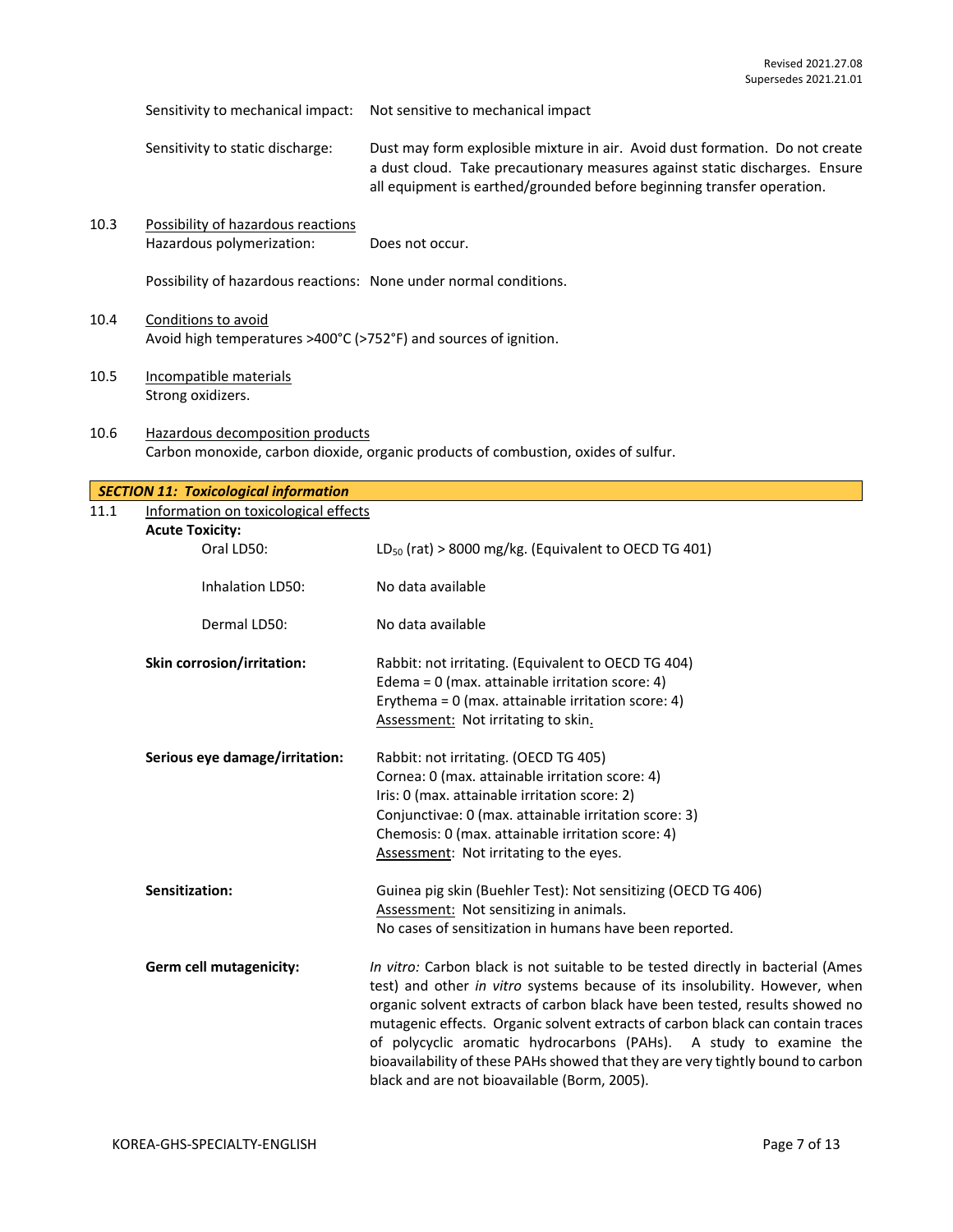*In vivo:* In an experimental investigation, mutational changes in the *hprt* ene were reported in alveolar epithelial cells in the rat following inhalation exposure to carbon black (Driscoll*,* 1997). This observation is considered to be rat-specific and a consequence of "lung overload," which leads to chronic inflammation and release of reactive oxygen species. This is considered to be a secondary genotoxic effect and, thus, carbon black itself would not be considered to be mutagenic.

Assessment: *In vivo* mutagenicity in rats occurs by mechanisms secondary to a threshold effect and is a consequence of "lung overload," which leads to chronic inflammation and the release of genotoxic oxygen species. This mechanism is considered to be a secondary genotoxic effect and, thus, carbon black itself would not be considered to be mutagenic.

**Carcinogenicity:** Animal toxicity Rat, oral, duration 2 years. Effect: no tumors.

> Mouse, oral, duration 2 years. Effect: no tumors.

Mouse, dermal, duration 18 months. Effect: no skin tumors.

Rat, inhalation, duration 2 years. Target organ: lungs. Effect: inflammation, fibrosis, tumors.

Note: Tumors in the rat lung are considered to be related to "lung overload" rather than to a specific chemical effect of carbon black itself in the lung. These effects in rats have been reported in many studies on other poorly soluble inorganic particles and appear to be rat specific (ILSI, 2000). Tumors have not been observed in other species (i.e., mouse and hamster) for carbon black or other poorly soluble particles under similar circumstances and study conditions.

## Mortality studies (human data)

A study on carbon black production workers in the UK (Sorahan, 2001) found an increased risk of lung cancer in two of the five plants studied; however, the increase was not related to the dose of carbon black. Thus, the authors did not consider the increased risk in lung cancer to be due to carbon black exposure. A German study of carbon black workers at one plant (Morfeld, 2006; Buechte, 2006) found a similar increase in lung cancer risk but, like the Sorahan, 2001 (UK study), found no association with carbon black exposure. A large US study of 18 plants showed a reduction in lung cancer risk in carbon black production workers (Dell*,* 2006). Based upon these studies, the February 2006 Working Group at the International Agency for Research on Cancer (IARC) concluded that the human evidence for carcinogenicity was *inadequate* (IARC, 2010).

Since the IARC evaluation of carbon black, Sorahan and Harrington (2007) have re-analyzed the UK study data using an alternative exposure hypothesis and found a positive association with carbon black exposure in two of the five plants. The same exposure hypothesis was applied by Morfeld and McCunney (2009) to the German cohort; in contrast, they found no association between carbon black exposure and lung cancer risk and, thus, no support for the alternative exposure hypothesis used by Sorahan and Harrington.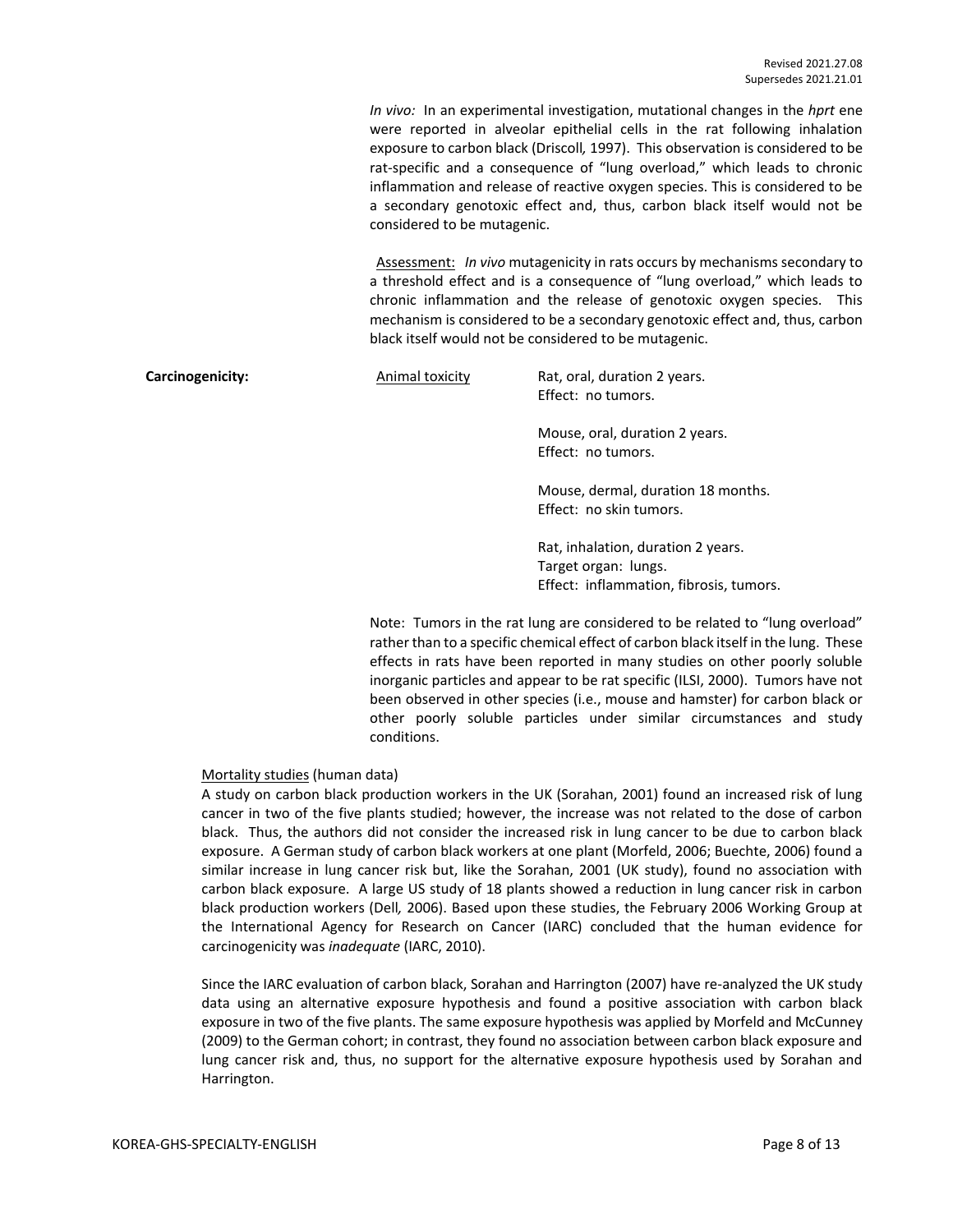Overall, as a result of these detailed investigations, no causative link between carbon black exposure and cancer risk in humans has been demonstrated.

#### IARC cancer classification

In 2006 IARC re-affirmed its 1995 finding that there is *"inadequate evidence"* from human health studies to assess whether carbon black causes cancer in humans. IARC concluded that there is *"sufficient evidence*" in experimental animal studies for the carcinogenicity of carbon black. IARC's overall evaluation is that carbon black is *"possibly carcinogenic to humans (Group 2B)".* This conclusion was based on IARC's guidelines, which generally require such a classification if one species exhibits carcinogenicity in two or more animal studies (IARC, 2010).

Solvent extracts of carbon black were used in one study of rats in which skin tumors were found after dermal application and several studies of mice in which sarcomas were found following subcutaneous injection. IARC concluded that there was *"sufficient evidence"* that carbon black extracts can cause cancer in animals (Group 2B).

#### ACGIH cancer classification

Confirmed Animal Carcinogen with Unknown Relevance to Humans (Category A3 Carcinogen).

Assessment: Applying the guidelines of self-classification under the Globally Harmonized System of Classification and Labeling of Chemicals, carbon black is not classified as a carcinogen. Lung tumors are induced in rats as a result of repeated exposure to inert, poorly soluble particles like carbon black and other poorly soluble particles. Rat tumors are a result of a secondary non-genotoxic mechanism associated with the phenomenon of lung overload. This is a species-specific mechanism that has questionable relevance for classification in humans. In support of this opinion, the CLP Guidance for Specific Target Organ Toxicity – Repeated Exposure (STOT-RE), cites lung overload under mechanisms not relevant to humans. Human health studies show that exposure to carbon black does not increase the risk of carcinogenicity.

**Reproductive and developmental toxicity:** Assessment: No effects on reproductive organs or fetal development have been reported in long-term repeated dose toxicity studies in animals.

**Specific target organ toxicity – single exposure (STOT-SE):** Assessment: Based on available data, specific

target organ toxicity is not expected after single oral, single inhalation, or single dermal exposure.

#### **Specific target organ toxicity – repeated exposure (STOT-RE):**

Animal toxicity

Repeated dose toxicity: inhalation (rat), 90 days, No Observed Adverse Effect Concentration (NOAEC) = 1.1 mg/m<sup>3</sup> (respirable)

Target organ/effects at higher doses are lung inflammation, hyperplasia, and fibrosis.

Repeated dose toxicity: oral (mouse), 2 yrs, No Observed Effect Level (NOEL) = 137 mg/kg (body wt.)

Repeated dose toxicity: oral (rat), 2 yrs, NOEL = 52 mg/kg (body wt.)

Although carbon black produces pulmonary irritation, cellular proliferation, fibrosis, and lung tumors in the rat under conditions of lung overload, there is evidence to demonstrate that this response is principally a species-specific response that is not relevant to humans.

Morbidity studies (human data)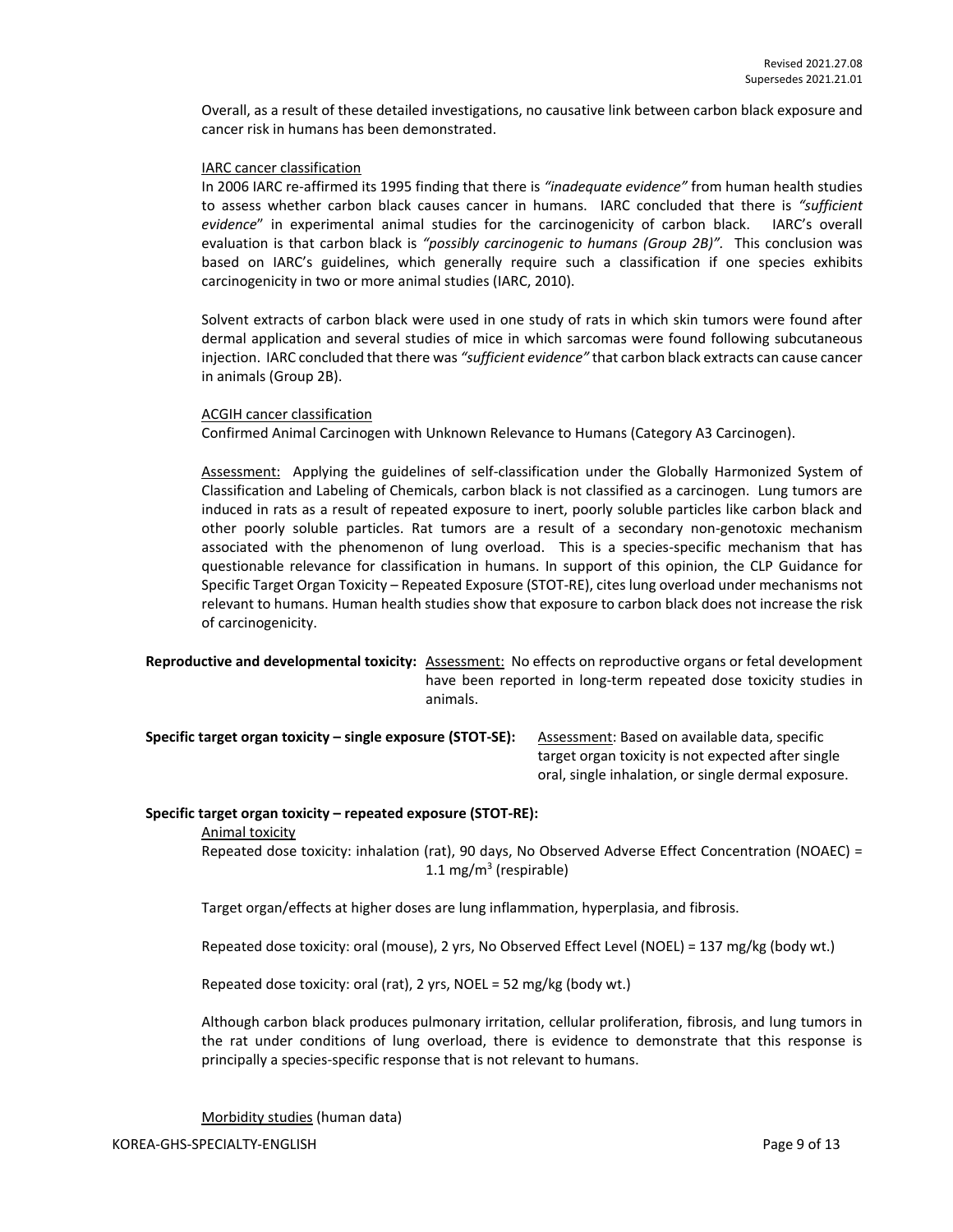Results of epidemiological studies of carbon black production workers suggest that cumulative exposure to carbon black may result in small, non-clinical decrements in lung function. A U.S. respiratory morbidity study suggested a 27 ml decline in FEV<sub>1</sub> from a 1 mg/m<sup>3</sup> 8 hour TWA daily (inhalable fraction) exposure over a 40-year period (Harber, 2003). An earlier European investigation suggested that exposure to 1 mg/m<sup>3</sup> (inhalable fraction) of carbon black over a 40-year working lifetime would result in a 48 ml decline in  $FEV<sub>1</sub>$  (Gardiner, 2001). However, the estimates from both studies were only of borderline statistical significance. Normal age-related decline over a similar period of time would be approximately 1200 ml.

In the U.S. study, 9% of the highest non-smokers exposure group (in contrast to 5% of the unexposed group) reported symptoms consistent with chronic bronchitis. In the European study, methodological limitations in the administration of the questionnaire limit the conclusions that can be drawn about reported symptoms. This study, however, indicated a link between carbon black and small opacities on chest films, with negligible effects on lung function.

#### Assessment:

**Inhalation** - Applying the guidelines of self-classification under GHS, carbon black is not classified under STOT-RE for effects on the lung. Classification is not warranted on the basis of the unique response of rats resulting from "lung overload" following exposure to poorly soluble particles such as carbon black. The pattern of pulmonary effects in the rat, such as inflammation and fibrotic responses, are not observed in other rodent species, non-human primates, or humans under similar exposure conditions. Lung overload does not appear to be relevant for human health. Overall, the epidemiological evidence from well-conducted investigations has shown no causative link between carbon black exposure and the risk of non-malignant respiratory disease in humans. A STOT-RE classification for carbon black after repeated inhalation exposure is not warranted.

**Oral:** Based on available data, specific target organ toxicity is not expected after repeated oral exposure.

**Dermal:** Based on available data and the chemical-physical properties (insolubility, low absorption potential), specific target organ toxicity is not expected after repeated dermal exposure.

#### **Aspiration hazard:**

Assessment: Based on industrial experience and the available data, no aspiration hazard is expected.

|      | <b>SECTION 12: Ecological information</b> |                                                                                                             |
|------|-------------------------------------------|-------------------------------------------------------------------------------------------------------------|
| 12.1 | Toxicity                                  |                                                                                                             |
|      | Aquatic toxicity:                         |                                                                                                             |
|      | Acute fish toxicity:                      | LCO (96 h) 1000mg/l, Species: Brachydanio rerio (zebrafish), Method:<br>OECD Guideline 203                  |
|      | Acute invertebrate toxicity:              | EC50 (24 h) > 5600 mg/l, Species: Daphnia magna (waterflea),<br>Method: OECD Guideline 202                  |
|      | Acute algae toxicity:                     | EC50 (72 h) >10,000 mg/l, NOEC 10,000 mg/l, Species: Scenedesmus<br>subspicatus, Method: OECD Guideline 201 |
|      | Activated sludge:                         | ECO (3 h) > 400 mg/l, EC10 (3h): ca. 800 mg/l, Method: DEV L3 (TTC<br>test)                                 |

12.2 Persistence and degradability

Not soluble in water. Expected to remain on soil surface. Not expected to degrade.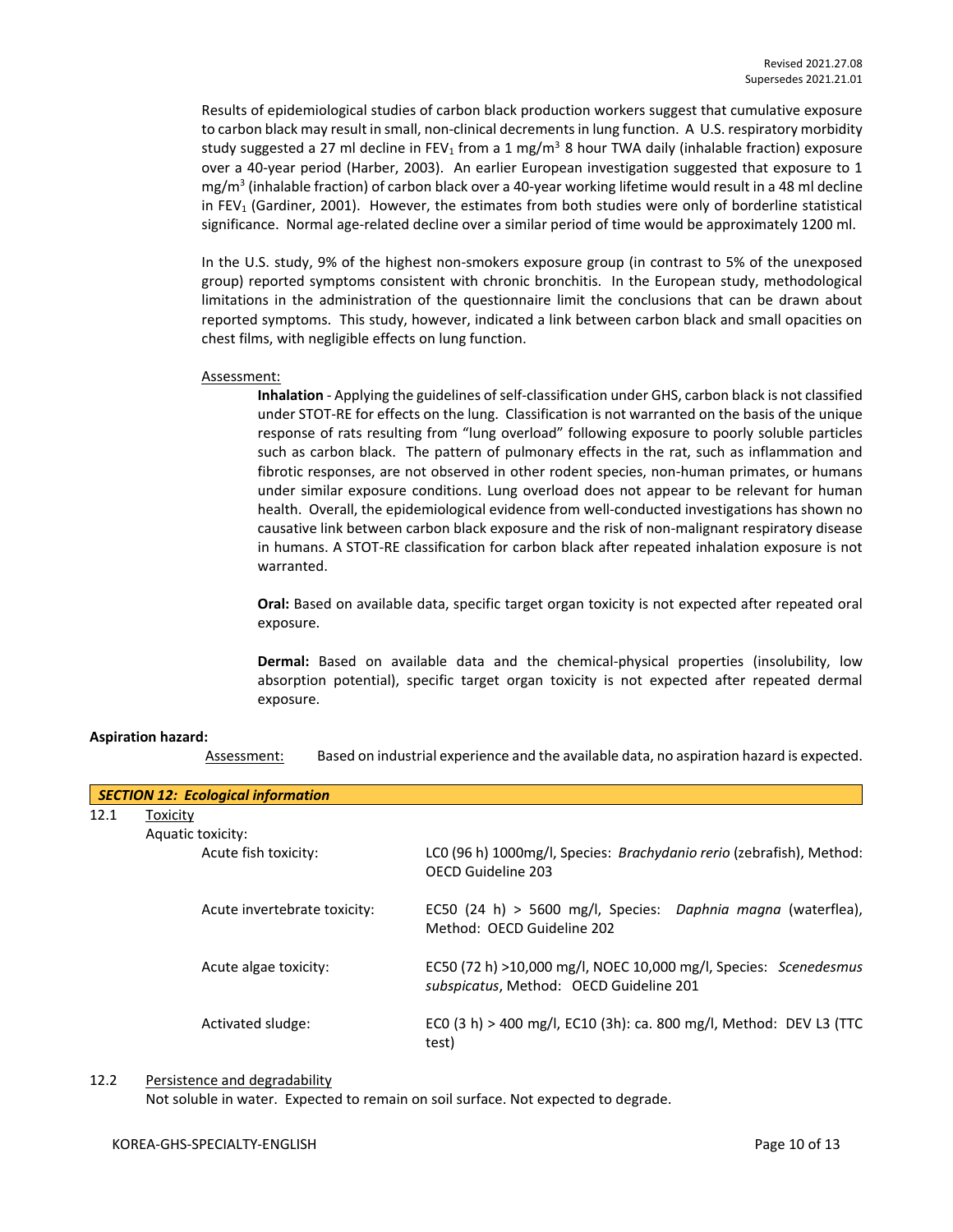- 12.3 Bioaccumulative potential Not expected because of the physicochemical properties of the substance.
- 12.4 Mobility in soil Not expected to migrate. Insoluble.
- 12.5 Results of PBT and vPvB assessment Carbon black is not a PBT or a vPvB.
- 12.6 Other adverse effects Not available.

## *SECTION 13: Disposal considerations* 13.1 Waste treatment methods Product disposal: Product should be disposed of in accordance with the regulations issued by the appropriate federal, provincial, state, and local authorities. Container/Packaging disposal: Empty packaging must be disposed of in accordance with national and local laws.

## *SECTION 14: Transport information*

The International Carbon Black Association organized the testing of seven ASTM reference carbon blacks according to the UN method, Self-Heating Solids. All seven reference carbon blacks were found to be "Not a self-heating substance of Division 4.2." The same carbon blacks were tested according to the UN method, Readily Combustible Solids and found to be "Not a readily combustible solid of Division 4.1;" under current UN Recommendations on the Transport of Dangerous Goods.

The following organizations do not classify carbon black as a "hazardous cargo" if it is "carbon, non-activated, mineral origin." Birla Carbon's carbon black products meet this definition.

|                                           | <u>DOT</u>                   | <b>IMDG</b>                                                       | RID                                                              | <b>ADR</b> | ICAO (air) | <b>IATA</b> |
|-------------------------------------------|------------------------------|-------------------------------------------------------------------|------------------------------------------------------------------|------------|------------|-------------|
|                                           | 14.1<br>14.2<br>14.3<br>14.4 | UN/ID No<br>Proper shipping name<br>Hazard class<br>Packing group | Not regulated<br>Not regulated<br>Not regulated<br>Not regulated |            |            |             |
| <b>SECTION 15: Regulatory information</b> |                              |                                                                   |                                                                  |            |            |             |
| 15.1                                      |                              | Industrial Safety and Health Law:                                 | Not applicable                                                   |            |            |             |

| Toxic Chemicals Control Law: | Not applicable |
|------------------------------|----------------|
|                              |                |

Dangerous Material Safety Control: Not applicable

Waste Management: Dispose of in accordance with federal, state, and local regulations.

## International Inventories:

Carbon black, CAS number 1333-86-4, appears on the following inventories:

| Australia:   | <b>AICS</b>                   |
|--------------|-------------------------------|
| Canada:      | DSL                           |
| China:       | <b>IECSC</b>                  |
| Europe (EU): | EINECS (EINECS-RN: 215-609-9) |
| Japan:       | <b>ENCS</b>                   |
| Korea:       | KECI                          |
|              |                               |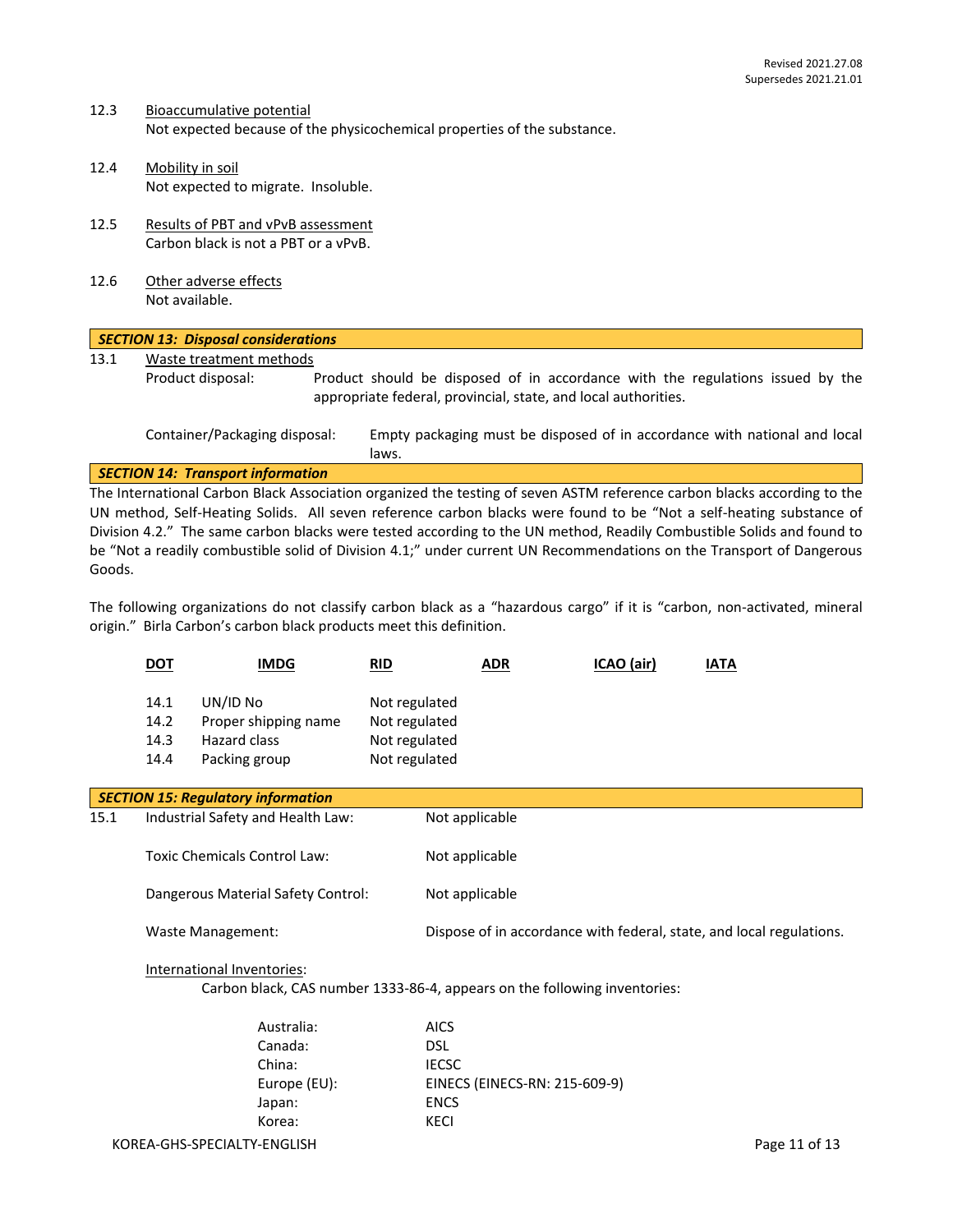| Philippines: | <b>PICCS</b> |
|--------------|--------------|
| Taiwan:      | <b>TCSI</b>  |
| New Zealand: | NZIoC        |
| USA:         | <b>TSCA</b>  |

| <b>SECTION 16: Other Information</b>                                                                                                                |                                                                                                                                                  |                                                                                                                                                                           |                                                                                                                                                                                                                         |  |
|-----------------------------------------------------------------------------------------------------------------------------------------------------|--------------------------------------------------------------------------------------------------------------------------------------------------|---------------------------------------------------------------------------------------------------------------------------------------------------------------------------|-------------------------------------------------------------------------------------------------------------------------------------------------------------------------------------------------------------------------|--|
| <b>Contact Information</b>                                                                                                                          |                                                                                                                                                  |                                                                                                                                                                           |                                                                                                                                                                                                                         |  |
| Birla Carbon U.S.A., Inc.<br>370 Columbian Chemicals Lane<br>Franklin, LA 70538-1149, U.S.A.                                                        | Birla Carbon Brasil Ltda.<br>Estrada Renê Fonseca S/N<br>Cubatão SP Brazil                                                                       | Birla Carbon Egypt S.A.E.<br>El-Nahda Road<br>Amreya, Alexandria, Egypt                                                                                                   | Birla Carbon China (Weifang)<br>Co., Ltd.<br>Binhai Economic Development                                                                                                                                                |  |
| Telephone +1 337 836 5641                                                                                                                           | CEP 11573-904<br>PABX Operator +55 13 3362 7100                                                                                                  | +20 3 47 70 102                                                                                                                                                           | Zone<br>Weifang, Shandong, 262737,<br><b>PRC</b><br>Telephone +86 (0536) 530 5978                                                                                                                                       |  |
| Birla Carbon U.S.A., Inc.<br>3500 South Road S<br>Ulysses, KS 67880-8103, U.S.A.<br>Telephone +1 620 356 3151                                       | Birla Carbon Italy S.R.L.<br>Via S Cassiano, 140<br>I - 28069 San Martino di Trecate<br>(NO) Italy<br>Telephone +39 0321 7981                    | Birla Carbon India Private Limited<br>K-16, Phase II, SIPCOT Industrial<br>Complex<br>Gummidipoondi-601201<br>Dist: Thiruvallur, Tamil Nadu<br>India<br>+91 44 279 893 01 | Birla Carbon China (Jining) Co.<br>Ltd.<br>No. 6, Chenguang Road, Jibei<br>High-Tech Industry Park Zone<br>Jining City, Shandong Province<br>The People's Republic of China,<br>272000<br>Telephone +86 (0537) 677 9018 |  |
| Birla Carbon Canada Ltd.<br>755 Parkdale Ave. North<br>P.O. Box 3398, Station C<br>Hamilton, Ontario L8H 7M2<br>Canada<br>Telephone +1 905 544 3343 | Birla Carbon Hungary Ltd.<br>H - 3581 Tiszaújváros<br>P.O.B. 61, Hungary<br>Telephone +36 49 544 000                                             | Birla Carbon India Private Limited<br>Village Lohop, Patalganga,<br>Taluka: Khalapur<br>Dist.: Raigad 410207<br>Maharashtra, India<br>+91 22 2192 250133                  | Birla Carbon Korea Co., Ltd.<br>#1-3, Ulha-Dong<br>Yeosu city, cheonnam 555-290,<br>Korea<br>Telephone 82-61-688-3330                                                                                                   |  |
| Birla Carbon Brasil Ltda.<br>Via Frontal km, 1, S/N. Polo<br>Petroquimico<br>Camaçari Bahia Brazil<br>CEP 42.810-320<br>Telephone +55 71 3616 1100  | Birla Carbon Spain, S.L.U.<br>Carretera Gajano-Pontejos<br>39792 Gajano, Cantabria<br>Apartado 283, Santander, Spain<br>Telephone +34 942 503030 | Birla Carbon India Private Limited<br>Murdhwa Industrial Area<br>P.O. Renukook, Dist: Sonebhadra<br>U.P. Pin $-231$ 217<br>India<br>+91 5446 252 387/88/89/90/91          | Birla Carbon Thailand Public Co.<br>Ltd.<br>44 M.1, T. Posa, A. Muang<br>Angthong 14000<br>+66 35 672 150-4                                                                                                             |  |

## References:

Borm, P.J.A., Cakmak, G., Jermann, E., Weishaupt C., Kempers, P., van Schooten,FJ., Oberdorster, G., Schins, RP. (2005) Formation of PAH-DNA adducts after in-vivo and vitro exposure of rats and lung cell to different commercial carbon blacks. Tox.Appl. Pharm. 1:205(2):157-67.

Buechte, S, Morfeld, P, Wellmann, J, Bolm-Audorff, U, McCunney, R, Piekarski, C. (2006) Lung cancer mortality and carbon black exposure – A nested case-control study at a German carbon black production plant. J.Occup. Env.Med. 12: 1242-1252.

Dell, L, Mundt, K, Luipold, R, Nunes, A, Cohen, L, Heidenreich, M, Bachand, A. (2006) A cohort mortality study of employees in the United States carbon black industry. J.Occup. Env. Med. 48(12): 1219-1229.

Driscoll KE, Deyo LC, Carter JM, Howard BW, Hassenbein DG and Bertram TA (1997) Effects of particle exposure and particle-elicited inflammatory cells on mutation in rat alveolar epithelial cells. Carcinogenesis 18(2) 423- 430.

Gardiner K, van Tongeren M, Harrington M. (2001) Respiratory health effects from exposure to carbon black: Results of the phase 2 and 3 cross sectional studies in the European carbon black manufacturing industry. Occup. Env. Med. 58: 496-503.